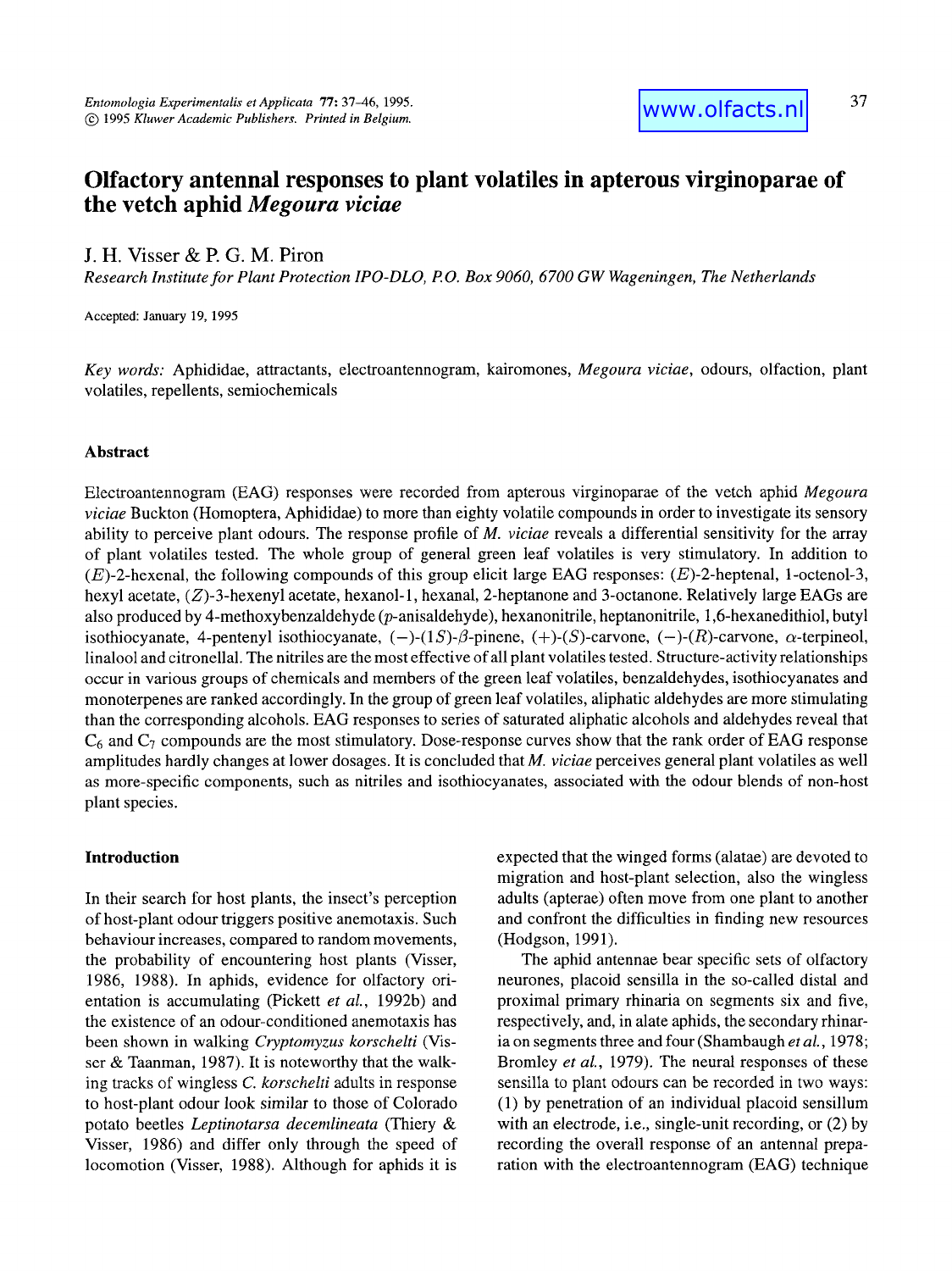

*Fig. 1.* EAGs from apterous virginoparae of *Megoura viciae* to (E)-2-hexenal (at the source in log 2 dilution). B: same recording as A, but corrected for DC drift. D: same recording as C, but smoothed.

(Boeckh *et al.,* 1965). The EAG response reflects the sum of receptor potentials in the antennal population of olfactory neurones, whereas single-unit recordings reveal the action potentials of individual sensory neurones, which in aphids are frequently mixed as multispike trains (Bromley & Anderson, 1982).

The vetch aphid *Megoura viciae* Buckton is a non host-alternating species which feeds exclusively on Leguminosae such as *Vicia* and *Lathyrus* species (Hilte Ris Lambers, 1949). Under long-day conditions these aphids reproduce parthenogenetically, i.e., the summer forms (virginoparae), while short days induce the formation of the sexual forms. Since these aphids are relatively robust and easily maintained as a clonal culture, which excludes genotypic variation, they have often been used for physiological experiments (see e.g. Lees, 1967). Apterous virginoparae of *M. viciae* bear, in addition to the two primary rhinaria, 10-18 secondary rhinaria on their third antennal segment (Hille Ris Lambers, 1949). The present study was undertaken in order to investigate the aphid's sensory ability to perceive plant odours. For that purpose we recorded EAG peak responses from apterous virginoparae of M. *viciae* to more than eighty volatile compounds. The analysis of shape characteristics of EAG waveforms, which relate to the events underlying sensory transduction, has been summarized elsewhere (Visser & Piron, 1994).

#### **Materials and methods**

*Insects.* A colony of *M. viciae* was started with one virginopara from the Lees clone (Lees, 1967). Aphids were reared continuously on broad bean plants *Vicia faba L. cv.* Minica under long-day conditions (L17:D7) at 19 °C, 60% r.h. during the day and 16 °C, 60% r.h. during the night, and reproduced parthenogenetically. From this colony apterous virginoparae were used in the experiments.

*Plant volatiles.* The plant volatiles were obtained from commercial sources, i.e., Aldrich, Fluka, ICN/K&K, Merck and Roth, or from the Biological & Ecological Chemistry Department, Rothamsted UK (3-butenyl and 4-pentenyl isothiocyanates), and were  $> 96\%$ pure, except for  $\alpha$ -terpinene (90%), myrcene (91%),  $\alpha$ -ionone and heptanonitrile (92%), 1,4-cineole (93%),  $\gamma$ -terpinene (94%), (Z)-2-hexenol-1, hexanol-3,  $\beta$ ionone and allyl isothiocyanate (95%). Table 1 shows the complete list of plant volatiles used. Code numbers were given to volatiles in order to shorten the legend of Fig. 3.

Antennal preparation for EAG. For the preparation of EAG recordings the head of an aphid was removed just behind the eyes. One antenna was amputated and the tip of the processus terminalis of the remaining antenna was cut leaving the distal primary rhinarium intact.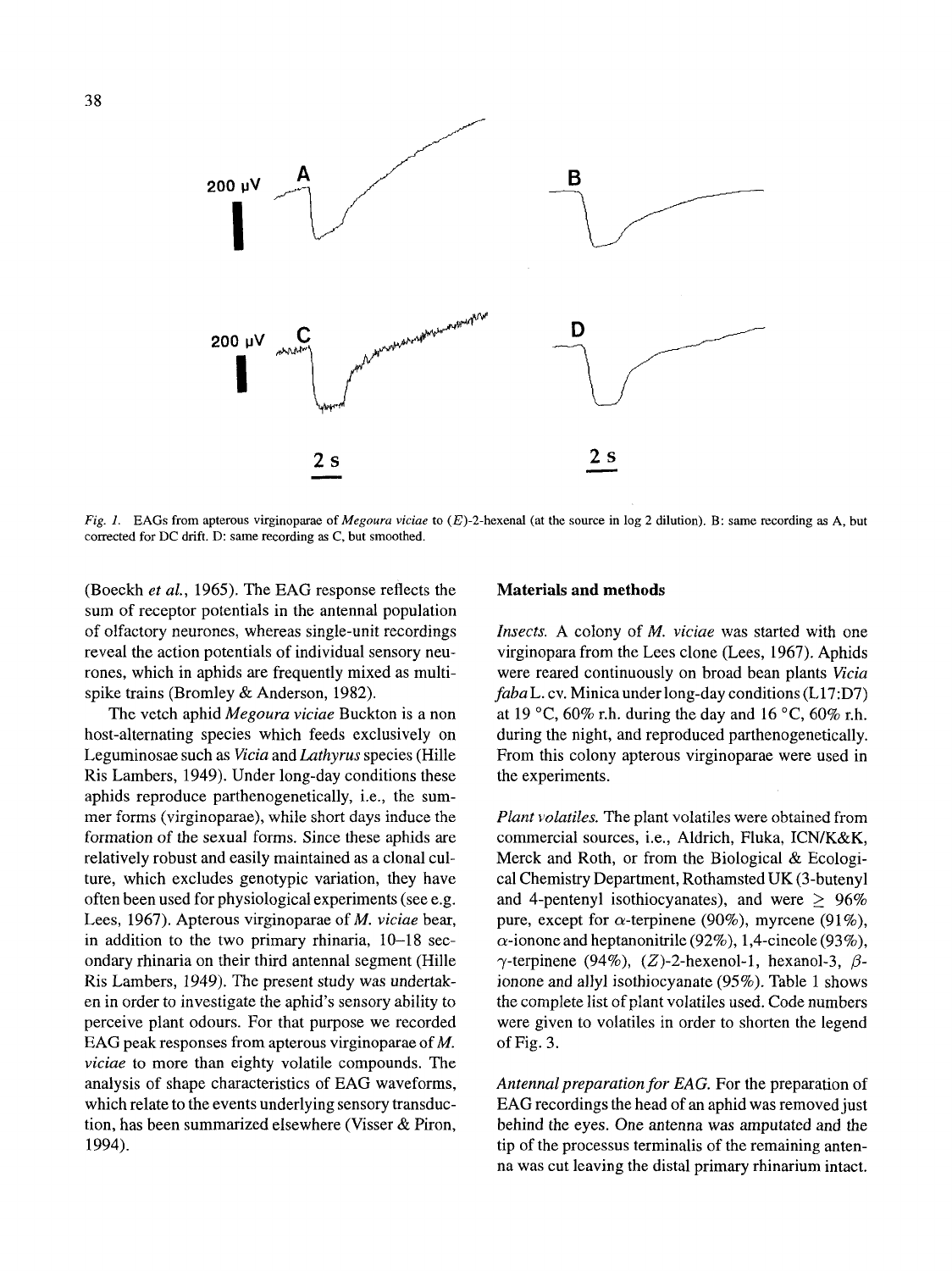*Table 1.* List of plant volatiles used for recording EAGs from *Megoura viciae* apterous virginoparae, together with code numbers. Those without code numbers are used in Fig. 4

| Code Chemical                  | Code Chemical                          |
|--------------------------------|----------------------------------------|
| 0 Paraffin oil                 | 45 (-)-(1 <i>S</i> )- $\alpha$ -Pinene |
| 2 $(E)$ -2-Hexenal             | 46 (-)-(1 <i>S</i> )- $\beta$ -Pinene  |
| $3$ (Z)-2-Hexenol-1            | 47 $\delta$ -3-Carene                  |
| 4 $(E)$ -2-Hexenol-1           | 48 Myrcene                             |
| $5$ (Z)-3-Hexenol-1            | 49 $(+)$ - $(S)$ -Carvone              |
| $6$ ( <i>E</i> )-3-Hexenol-1   | 50 $(-)$ - $(R)$ -Carvone              |
| 7 1-Octenol-3                  | 54 $\alpha$ -Terpinene                 |
| 8 Hexyl acetate                | 55 $\gamma$ -Terpinene                 |
| 9 $(E)$ -2-Hexenyl acetate     | 56 $\alpha$ -Terpineol                 |
| 10 $(E)$ -2-Hexenyl propionate | 57 $\alpha$ -Ionone                    |
| 11 $(Z)$ -3-Hexenyl acetate    | 58 $\beta$ -Ionone                     |
| 12 $(Z)$ -3-Hexenyl propionate | 59 Linalool                            |
| Pentanol-1                     | 60 Geraniol                            |
| 15 Hexanol-1                   | 61 Nerol                               |
| Heptanol-1                     | 62 Citral                              |
| Octanol-1                      | 63 1,4-Cineole                         |
| Nonanol-1                      | 64 1,8-Cineole                         |
| Decanol-1                      | 65 Citronellal                         |
| 20 Hexanol-2                   | $66 (+)$ -Citronellol                  |
| 21 Hexanol-3                   | $67 (+)$ -Limonene                     |
| Butanal                        | 68 Terpinolene                         |
| Pentanal                       | 69 Sabinene                            |
| 24 Hexanal                     | 70 (-)- $(E)$ -Caryophyllene           |
| Heptanal                       | 71 $\alpha$ -Humulene                  |
| Octanal                        | 72 Chamazulene                         |
| Nonanal                        | 74 (-)- $(R)$ - $\alpha$ -Phellandrene |
| Decanal                        | 75 (-)- $\alpha$ -Bisabolol            |
| 29 3-Pentanone                 | $77$ m-Cresol                          |
| 30 2-Hexanone                  | 79 2-Phenylethyl acetate               |
| 31 3-Hexanone                  | 80 $(E, E)$ -Farnesol                  |
| 32 2-Heptanone                 | 81 $(E, E)$ -Farnesyl acetate          |
| 33 3-Heptanone                 | 84 Hexylamine                          |
| 34 3-Octanone                  | 85 Hexanonitrile                       |
| 35 Benzylalcohol               | 86 Heptanonitrile                      |
| 36 Benzaldehyde                | 87 1-Hexanethiol                       |
| 37 2-Methoxybenzaldehyde       | 88 1,6-Hexanedithiol                   |
| 38 3-Methoxybenzaldehyde       | 89 Butyl isothiocyanate                |
| 39 4-Methoxybenzaldehyde       | 90 tert-Butyl isothiocyanate           |
| 40 2-Hydroxybenzaldehyde       | 91 Allyl isothiocyanate                |
| 41 4-Isopropylbenzaldehyde     | 92 Pyridine                            |
| 42 1,2-Dimethoxybenzene        | 102 $(E)$ -2-Heptenal                  |
| 43 Hexylbenzene                | 126 3-Butenyl isothiocyanate           |
| 44 (+)-(1R)- $\alpha$ -Pinene  | 127 4-Pentenyl isothiocyanate          |



*Fig. 2.* EAGs from an apterous virginopara of *Megoura viciae* to  $(E)$ -2-hexenal (at the source in log 1 to log 5 dilutions). Bar 100% indicates relative response amplitude of the standard  $(E)$ -2-hexenal (log 2 dilution).

The electrodes consisted of glass capillaries filled with 0.1 M KC1. The ground electrode was inserted into the open side of the head while the recording electrode was sleeved over the antennal tip. Ag-AgC1 wires connected the preparation to the amplification and recording devices consisting of an input probe and DC amplifier (Grass HIP16A & P16D, rise time set at 30 ms), an oscilloscope (Philips PM3302), and a transientrecorder (Krenz TRC 4010, 12 bits ADC) connected to a personal computer (Estate 80386 & 80387).

*Stimulus delivery and protocol.* In order to control release rates, plant volatiles were dissolved in paraffin oil (Merck, Uvasol), in most cases to 1% v/v (log 2 dilution). As reported in the results (Figs. 2  $& 5-7$ ), serial dilutions from a limited number of plant volatiles were also used. Fresh stimulation cartridges were prepared each day by applying 25  $\mu$ l of each paraffin oil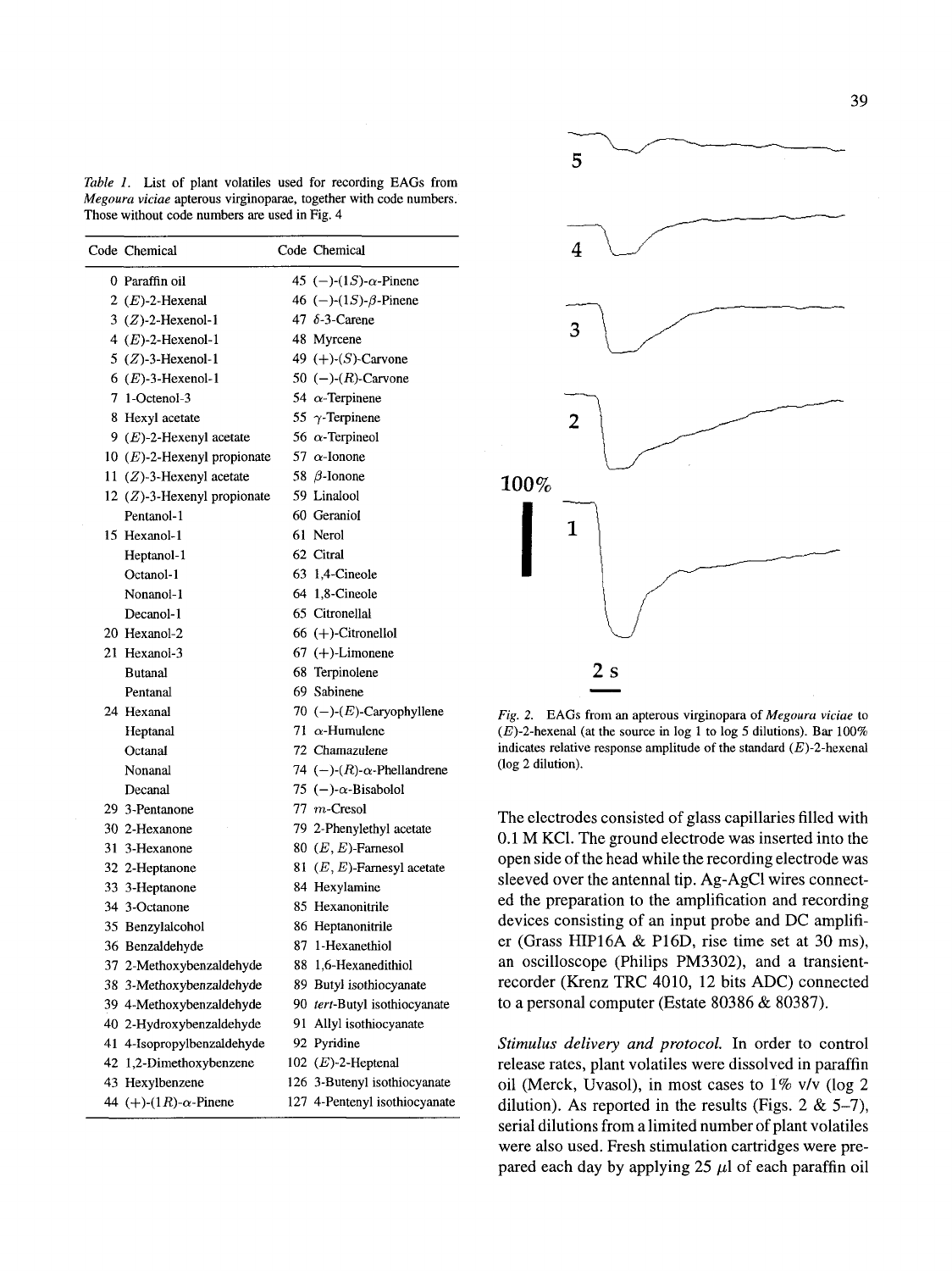





EAG response profile from apterous virginoparae of  $Fig. 3.$ Megoura viciae to an array of plant volatiles (at the source in log 2 dilution). EAG peak responses are expressed relative to the standard  $(E)$ -2-hexenal (log 2 dilution). Means  $\pm 95\%$  c.i. (n=10-15). See Table 1 for key to plant volatiles.

solution onto a piece of filter paper  $(6 \times 0.8 \text{ cm}, \text{Schlei-}$ cher & Schuell 589<sup>2</sup>) which was subsequently placed in a Pasteur pipette.

Air was purified by passage through moisture and charcoal filters (Chrompack 7971 & 7972) and then re-humidified by bubbling through water. The main air flow was directed over the preparation by a glass tube (10 mm i.d.) and passed continuously over the antenna at a rate of 40 cm/s (30 ml/s). The tip of the stimulation cartridge was inserted into a small hole, 20 cm upstream of the preparation, in the side of the glass tube. By operation of a 3-way solenoid valve (Lee LFAA1200618H) purified air was blown for 2 s through the stimulation cartridge at a rate of 1 ml/s. In this way, the odour was injected into the main air stream and reached the antenna 0.5 s later. Air flow speeds were set by a mass flow control unit (Brooks 5878 with two 5850TRs).

The dilution of plant volatiles in paraffin oil has proven to be convenient (Visser, 1979; Ma & Visser, 1978). The paraffin oil solution in the stimulation car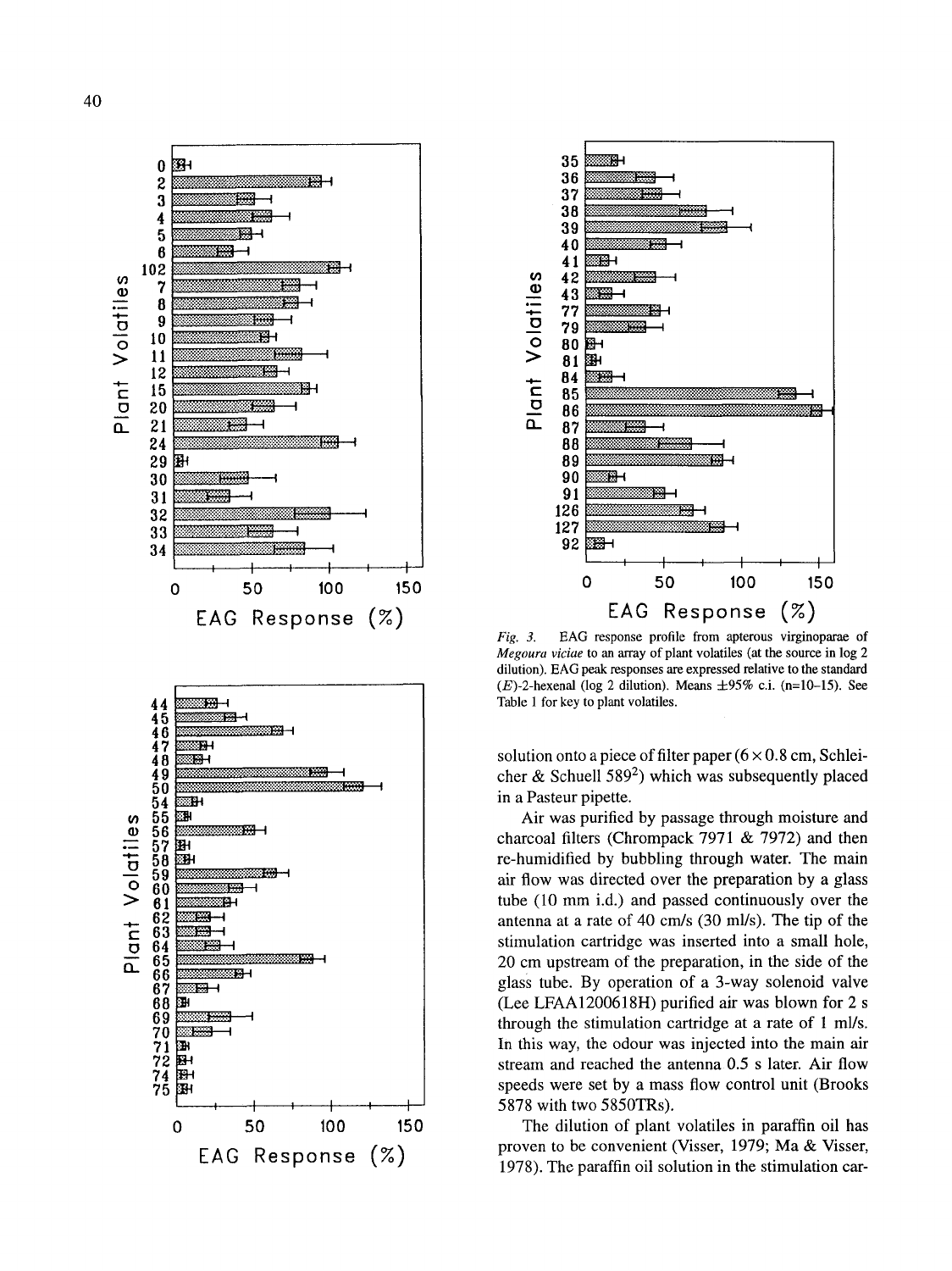tridge acted as slow-release formulation that allowed the same cartridge to be used for repeated stimulations, up to 15 times, without a detectable change in stimulus intensity. For some of the plant volatiles, calibration curves have been measured using a flame ionisation detector (Ma & Visser, 1978). After correction for the present method of odour delivery, these curves revealed that cartridges containing log 2 dilutions of  $(E)$ -2-hexenol-1,  $(Z)$ -3-hexenol-1, hexanol-1 and  $(E)$ -2-hexenal stimulated the antennal preparation with 3.3  $\times$  10<sup>13</sup> to 9.8  $\times$  10<sup>13</sup> molecules/ml of air.

The antennal preparation lasted for about 25 min. In order to compensate for its decrease in responsiveness in the course of time, the antenna was stimulated by a standard, i.e., a Pasteur pipette containing 25  $\mu$ l of (E)-2-hexenal in log 2 dilution, immediately prior to and after each stimulation with test compounds. Individual antennae were tested with a blank control (paraffin oil) and 10 different plant volatiles or 2 dilution series. Intervals between all stimulations were 30 s.

*Data collection and analysis.* The recordings were digitized and stored for 20.5 s, starting 4 s prior to the injection of odour into the main air stream (Krenz TRS software 4.03a). Software was developed in ASYST 3.1 to analyse the digitized EAG waveforms (ADC rate 25 Hz). Owing to their small amplitudes, EAG recordings from aphid antennae often showed DC drift and noise. The 4-second recording prior to odour injection was used to calculate the actual DC drift which was subsequently subtracted from the whole array of data representing the EAG waveform. Furthermore, the array of data was subjected to the Smooth function of ASYST (cutoff frequency at 0.1). The effects of these corrections on digitized EAG waveforms are shown in Fig. 1. Because of the distinct improvement all EAGs were first subjected to these corrections before further analysis.

From each corrected EAG waveform the largest deflection of the baseline was measured as the absolute EAG response. Absolute EAG responses were normalised and expressed as percentage responses relative to the responses of adjacent standards (EAG peak responses in %). All plant volatiles and serial dilutions were tested on at least 9 different antennal preparations. Means and 95% confidence intervals (2-tailed 95% c.i., Student-t distribution; Sokal & Rohlf, 1981) were calculated from these data sets.

#### **Results**

The absolute EAG response of apterous virginoparae to the standard, i.e.,  $(E)$ -2-hexenal in log 2 dilution at the source, is  $420 \pm 120~\mu$ V (mean  $\pm 95\%$  c.i.). Typical EAG waveforms recorded from *M. viciae* antennae in response to a dilution series of  $(E)$ -2-hexenal are shown in Fig. 2. Antennae of *M*, *viciae* are very receptive to the leaf aldehyde  $(E)$ -2-hexenal, which elicits EAG responses in a dose-related fashion (Fig. 2).

*Response profile.* In order to study the sensory specificity of the olfactory receptor system, we screened 74 volatile compounds, in log 2 dilution at the source, for their relative EAG peak responses (Fig. 3). The resulting EAG response profile reveals a differential sensitivity for the array of plant volatiles tested. The whole group of general green leaf volatiles (Visser *et aL,* 1979) is very stimulatory. Besides (E)-2-hexenal (code 2), the following compounds of this group elicit large EAG responses: (E)-2-heptenal (102), 1-octenol-3 (7), hexyl acetate (8),  $(Z)$ -3-hexenyl acetate (11), hexanol-1 (15), hexanal (24), 2-heptanone (32) and 3 octanone (34). Various volatile compounds belonging to other chemical classes, also release relatively large EAG responses, e.g., 4-methoxybenzaldehyde (39, p-anisaldehyde), hexanonitrile (85), heptanonitrile (86), 1,6-hexanedithiol (88), butyl isothiocyanate (89), 4-pentenyl isothiocyanate (127),  $(-)$ - $(1S)$ - $\beta$ -pinene (46), (+)-(S)-carvone (49), (-)-(R)-carvone (50),  $\alpha$ terpineol (56), linalool (59) and citronellal (65). It is striking that hexanonitrile (85) and heptanonitrile (86) elicit the largest EAGs of all plant volatiles tested. In contrast to the foregoing list, several volatile compounds elicit EAGs which do not differ in amplitudes from the EAGs obtained with pure paraffin oil (0), their 95% confidence intervals overlap with these blank controls. The non-stimulatory compounds include 3 pentanone (29), 4-isopropylbenzaldehyde (41, cuminaldehyde), hexylbenzene  $(43)$ ,  $(E, E)$ -farnesol  $(80)$ ,  $(E, E)$ -farnesyl acetate (81), hexylamine (84), pyridine (92),  $\alpha$ -terpinene (54),  $\gamma$ -terpinene (55),  $\alpha$ -ionone (57),  $\beta$ -ionone (58), terpinolene (68),  $\alpha$ -humulene (71), chamazulene (72),  $(-)$ - $(R)$ - $\alpha$ -phellandrene (74) and  $(-)$ - $\alpha$ -bisabolol (75).

*Structure-activity relationships.* Besides the response profile shown in Fig. 3, we recorded the EAG responses of *M. viciae* to series of saturated aliphatic alcohols and aldehydes (Fig. 4). The array of plant volatiles tested, thus, contains series of homologous molecules, e.g.,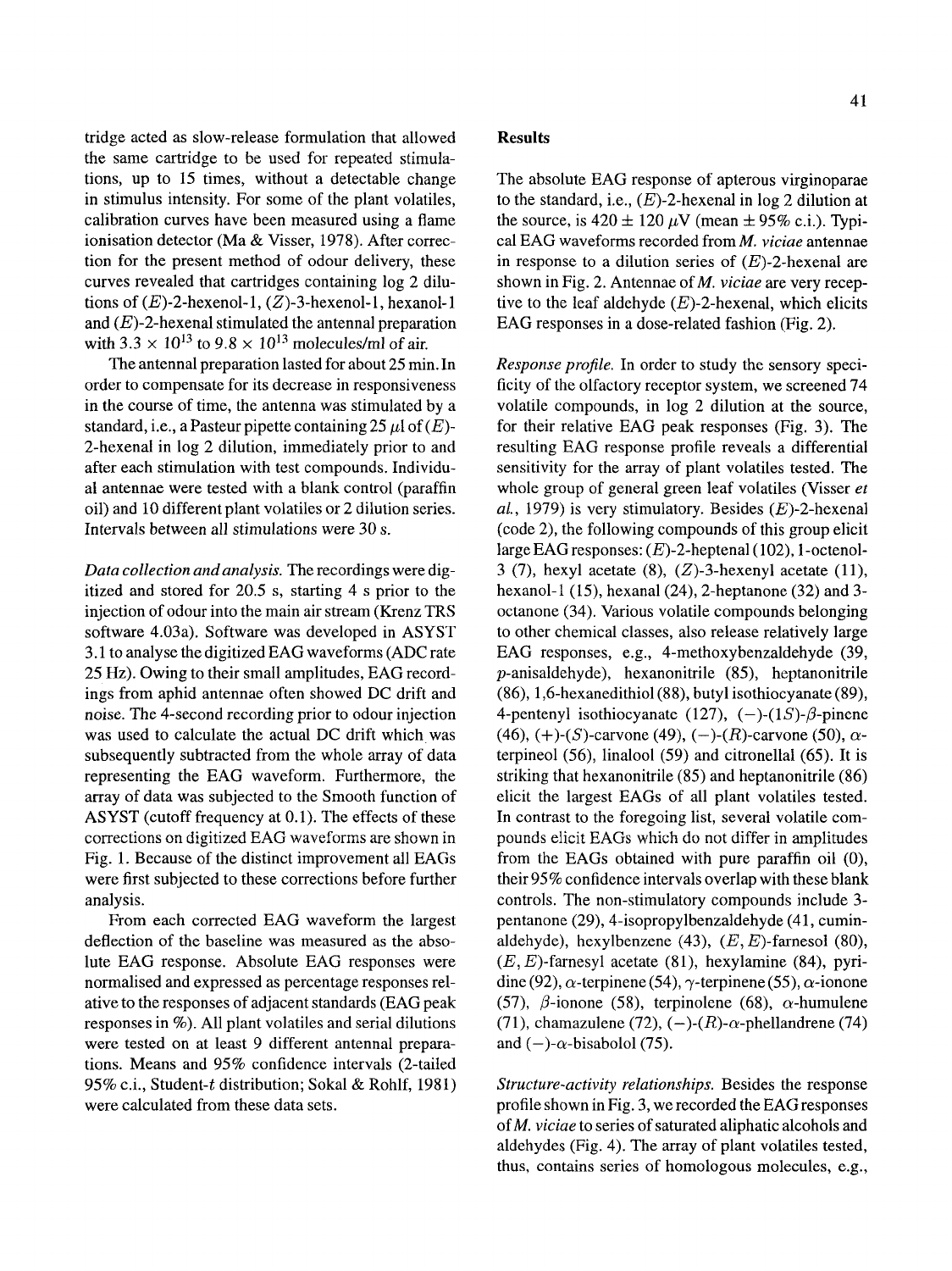

EAG response profile from apterous virginoparae of Fig.  $4$ . Megoura viciae to series of saturated aliphatic alcohols (:OH) and aldehydes  $(AAL)$  with varying numbers of C atoms (at the source in log 2 dilution). EAG peak responses are expressed relative to the standard  $(E)$ -2-hexenal (log 2 dilution). Means  $\pm 95\%$  c.i.  $(n=10-14)$ .

the group of general green leaf volatiles, with modifications in chain lengths, functional groups, doublebond positions and geometry of atoms. The difference in EAG responses to members of such series exposes the stimulatory capacity of particular molecular structures. The EAG responses to the green leaf volatiles show that the aldehydes are more stimulatory than the alcohols: (E)-2-hexenal (2) > (E)-2-hexenol-1 (4), and hexanal (24) > hexanol-1 (15). The saturated  $C_6$ alcohol, hexanol-1 (15), elicits larger EAGs than the corresponding mono-unsaturated alcohols, i.e.,  $(Z)$ -2hexenol-1 (3),  $(E)$ -2-hexenol-1 (4),  $(Z)$ -3-hexenol-1 (5) and  $(E)$ -3-hexenol-1 (6). In the EAGs for monounsaturated alcohols  $(E)$ -2-hexenol-1 (4) stimulates more than  $(E)$ -3-hexenol-1 (6), indicating that for the E-isomers the double-bond position at  $C_2$  is more effective than at  $C_3$ . However, this does not occur for the Z-isomers (3 vs 5). When  $(E)$ -2-hexenol-1(4),  $(Z)$ -3-hexenol-1(5) and hexanol-1(15) are compared with the corresponding acetate (9, 11, 8) and propionate esters (10, 12), only  $(Z)$ -3-hexenyl acetate (11) and  $(Z)$ -3-hexenyl propionate (12) elicit larger EAGs than the original alcohol. For hexanols the position of the alcohol group at  $C_1$  is essential as EAGs show that hexanol-1  $(15)$  > hexanol-2  $(20)$  = hexanol-3  $(21)$ . 2-Heptanone (32) elicits larger EAGs than the  $C_5$  (29) and  $C_6$  equivalents (30, 31), while 3-heptanone (33) differs only from 3-pentanone (29). EAG responses to the series of alcohols and aldehydes reveal that  $C_6$ and  $C_7$  compounds are the most stimulatory (Fig. 4). In addition, the conclusion that aldehydes elicit larger EAGs than the corresponding alcohols is further substantiated as heptanal  $>$  heptanol-1, octanal  $>$  octanol-1, nonanal  $>$  nonanol-1 and decanal  $>$  decanol-1.

Although the number of homologous compounds is limited in the other chemical classes, structure-activity relationships are obviously present. In the group of benzene derivatives, EAG amplitudes are ordered into 4-methoxybenzaldehyde  $(39, p\text{-anisaldehyde})$  $=$  3-methoxybenzaldehyde (38, m-anisaldehyde) > 2-methoxybenzaldehyde  $(37, o-anisaldehyde) = 2$ hydroxybenzaldehyde  $(40, \text{ salicylaldehyde}) = \text{benz}$ aldehyde  $(36)$  > benzylalcohol  $(35)$ . Isothiocyanates stimulate EAGs with amplitudes for 4-pentenyl (127) = butyl (89) > 3-butenyl (126) > allyl (91) > tertbutyl (90). For EAGs to monoterpenes,  $(-)$ - $(1S)$ - $\beta$ pinene (46) is larger than  $(+)$ - $(1R)$ - $\alpha$ -pinene (44) and  $(-)$ -(1*S*)- $\alpha$ -pinene (45), and (-)-(*R*)-carvone (50) >  $(+)$ - $(S)$ -carvone (49). The rank order for EAGs to monoterpene alcohols is linalool  $(59)$  > geraniol  $(60)$  $=$  nerol (61). Citronellal (65) elicits much larger EAGs than  $(+)$ -citronellol  $(66)$ .

Dose-response relationships. The EAG response profile of  $M$ , *viciae* was recorded by application of the chemicals in stimulation cartridges at log 2 dilution. The question remains whether the rank order of EAG response amplitudes changes at other dosages. For that reason we tested dilution series of a limited number of plant volatiles. Chemicals were selected from groups which elicit distinct EAG responses at log 2 dilution, namely,  $(E)$ -2-hexenal, hexanal and  $(E)$ -2-heptenal (Fig. 5),  $(Z)$ -3-hexenol-1 and  $(Z)$ -3-hexenyl acetate (Fig. 6), and hexanonitrile and butyl isothiocyanate (Fig. 7).

The dose-response curves of the leaf aldehydes are rather similar, although slight deviations occur at the lower and highest concentrations (Fig. 5). At log 5 dilution the EAG responses to the leaf aldehydes do not differ from pure paraffin oil. At log 4 dilution the EAG response to  $(E)$ -2-heptenal is significantly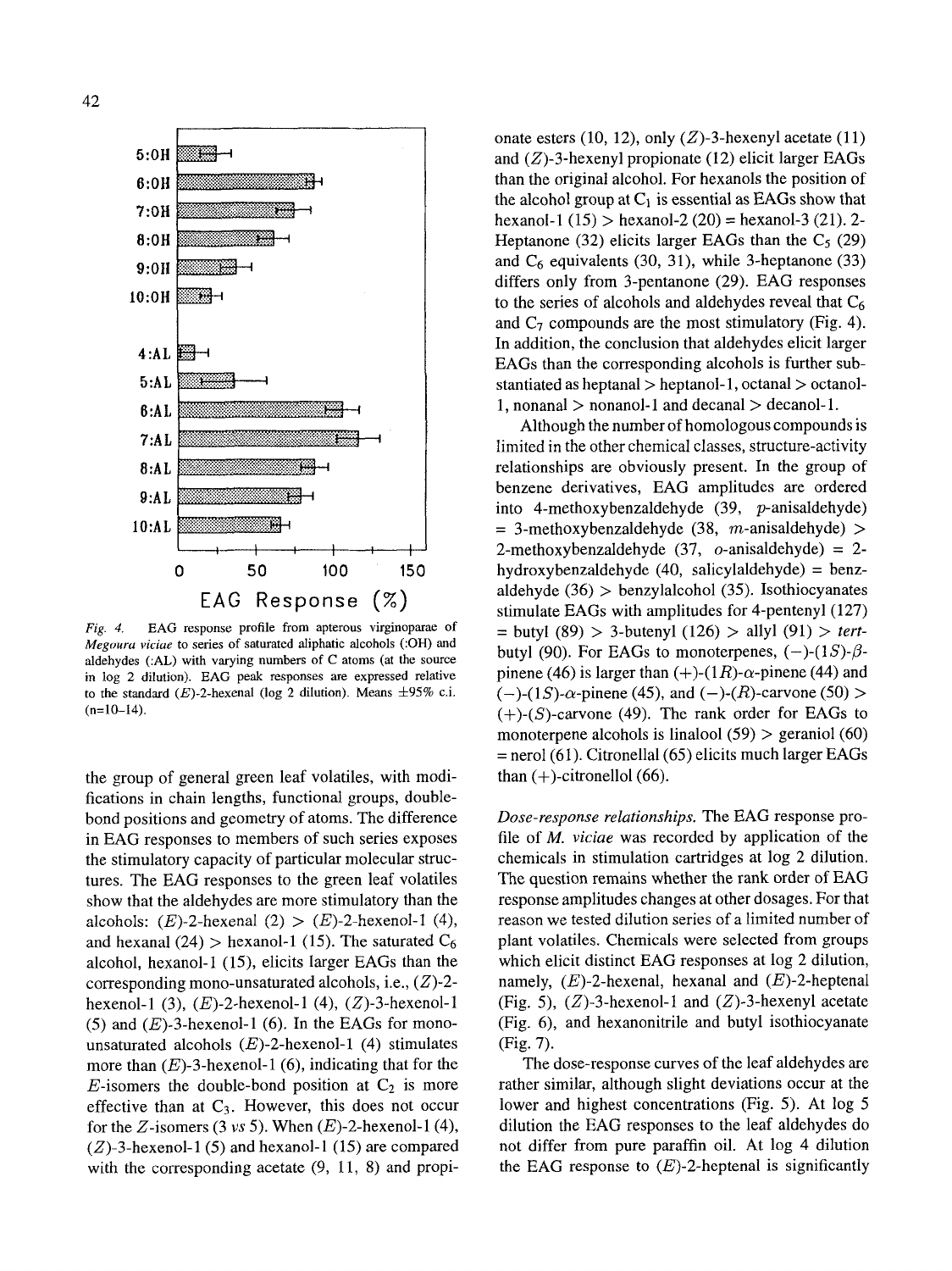



*Fig. 5.* Dose-response relationships for relative EAG peak responses from apterous virginoparae of *Megoura viciae* to hexanal (circles, solid line),  $(E)$ -2-hexenal (triangles, broken line) and  $(E)$ -2-heptenal (diamonds, dotted line). Means  $\pm 95\%$  c.i.  $(n=12-13)$ .



*Fig. 6.* Dose-response relationships for relative EAG peak responses from apterous virginoparae of *Megoura viciae* to (Z)-3-hexenyl acetate (circles, solid line) and  $(Z)$ -3-hexenol-1 (triangles, broken line). Means  $\pm 95\%$  c.i. (n=12-14).

larger than those to  $(E)$ -2-hexenal and hexanal, while, at log 1 dilution hexanal shows the largest response

*Fig.* 7. Dose-response relationships for relative EAG peak responses from apterous virginoparae of *Megoura viciae* to hexanonitrile (circles, solid line) and butyl isothiocyanate (triangles, broken line). Means  $\pm 95\%$  c.i. (n=9-15).

which differs significantly from the response to  $(E)$ -2heptenal.

The dose-response curves for  $(Z)$ -3-hexenol-1 and  $(Z)$ -3-hexenyl acetate show that the distinction in EAG response amplitudes, i.e., larger EAGs for the acetate than the alcohol, occurs at both log 2 and log 1 dilution (Fig. 6). At log 4 and log 3 dilution the EAG responses to these volatiles do not differ from the blank controis.

Hexanonitrile elicits larger EAG responses than butyl isothiocyanate at log dilutions ranging from 3 to 1 (Fig. 7). The EAG responses to both hexanonitrile at log 5 dilution and butyl isothiocyanate at log 4 dilution, do not differ from the pure paraffin oil response.

#### **Discussion**

*Plant volatiles.* The plant volatiles used in the present study were selected for three reasons, namely, (1) their reported occurrence in all kind of plant odour blends (see e.g., Metcalf, 1987), (2) various compounds are known to act as kairomones or to elicit sensory responses in insects (Visser, 1986; Metcalf, 1987), and (3) to complete series of homologous compounds in order to study structure-activity relationships.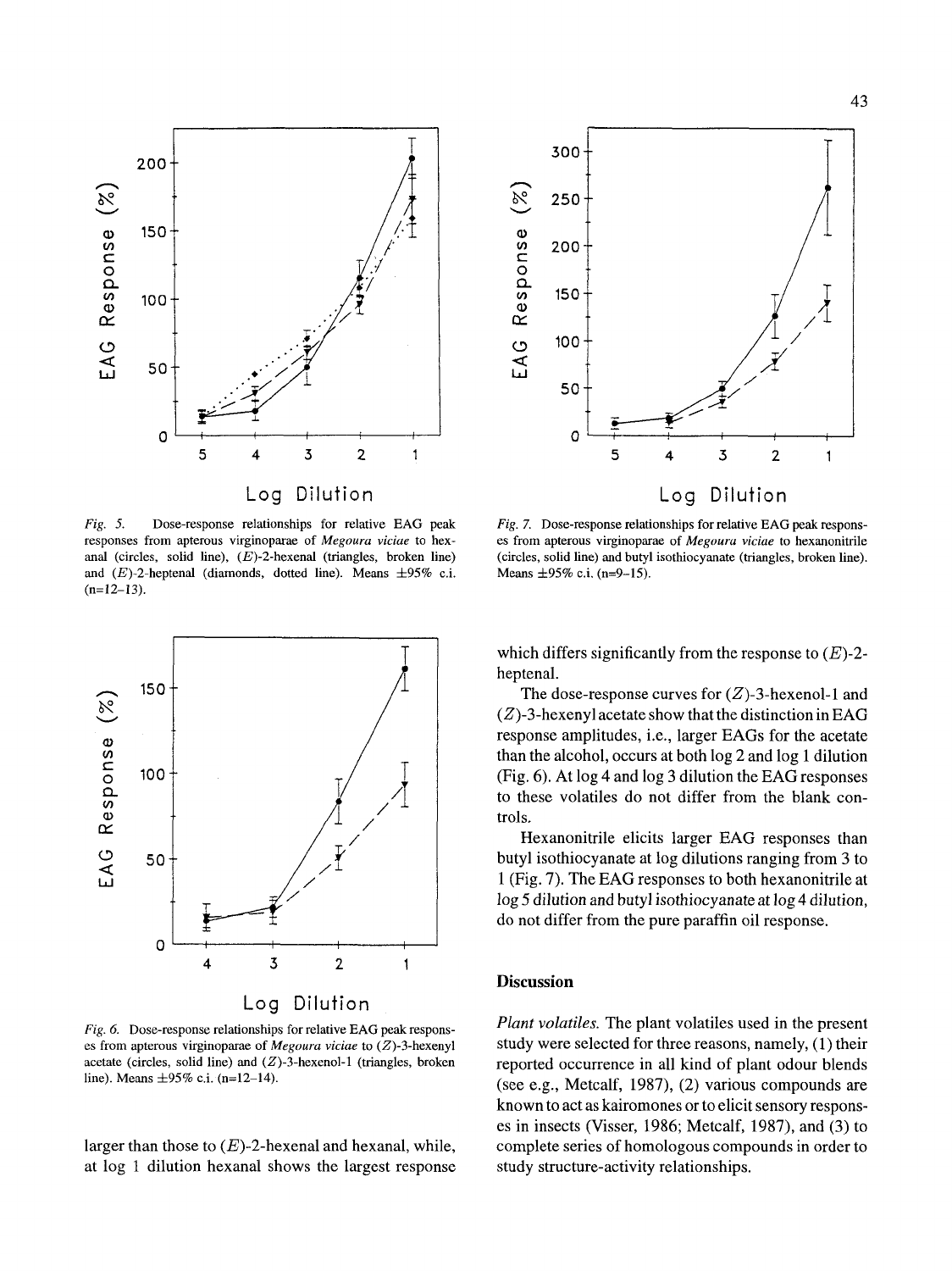Most compounds listed in Table 1 represent plant volatiles which are not considered to be specific for one particular plant species. Members of the general green leaf volatiles are always present in the odour of green leaves. These compounds, like  $(E)$ -2-hexenal,  $(Z)$ -3-hexenol-1, hexanal and hexanol-1, are formed from linolenic and linoleic acids by an enzyme system which is bound to the thylakoid membrane of chloroplasts (Hatanaka, 1993). The significance of the green odour complex as kairomones for insects has been recognized previously (Visser *et al.,* 1979; Visser, 1983). Furthermore, other compounds, such as the group of benzaldehydes, the mono- and sesquiterpenes with derivative alcohols and aldehydes, are common plant constituents (Visser, 1986; Metcalf, 1987).

On the other hand, the isothiocyanates are specific for cruciferous species. Allyl, 3-butenyl and 4 pentenyl isothiocyanate are produced from glucosinolates (Cole, 1976) and are present in headspace samples of *Brassica* and *Sinapis* species (Tollsten & Bergström, 1988). In addition, macerated bud and leaf samples of *Brassica* species contain 5-hexenonitrile (Tollsten & Bergström, 1988). The odour of onion is dominated by sulfur-containing compounds, and methane-, propaneand allylthiol are present in the steam-distilled oil (Boelens *et al.,* 1971). Sulfides, however, also occur in disrupted tissues of *Brassica* species (Tollsten & Bergstöm, 1988; Chin & Lindsay, 1993). The bouquet of a given plant species is, thus, determined by the particular blend of non-specific constituents, although for some plant species, specific compounds are involved as well (Visser, 1986).

*Perception of plant volatiles.* Since all aphids used in the present study belong to the same genotype (see Materials and methods), the variation in EAG responses is considered to arise from phenotypic and methodological sources.

The antennal olfactory receptors of *M. viciae*  respond clearly to general green leaf volatiles with  $(E)$ -2-hexenal,  $(E)$ -2-heptenal, hexanal and 2-heptanone dominating this part of the response profile. Receptivity for the green leaf volatiles is a common feature in phytophagous insects, although species-specific traits occur (Visser, 1983, 1986). In aphids, the monounsaturated and saturated  $C_6$  aldehydes always elicit large EAG responses as has been reported for the English grain aphid *Sitobion avenae* and the rose-grain aphid *Metopdophium dirhodum* (Yan& Visser, 1982; Visser & Yah, 1995), the pea aphid *Acyrthosiphon pisum* (van Giessen *et al.,* 1994), and different forms of the black bean aphid *Aphis fabae* (Hardie *et al.,*  1994, 1995). Nevertheless, response profiles for the other green leaf volatiles differ between aphid species. For example, in *M. dirhodum* the receptivity for (Z)- 3-hexenol-1 is increased as compared to *S. avenae*  (Visser & Yah, 1995), while in *A. fabae* the monounsaturated and saturated  $C_6$  alcohols elicit EAGs of similar size as the corresponding aldehydes (Hardie *et al.,* 1995). The position of the recording electrode can be manipulated such that EAGs are recorded from both the distal and proximal primary rhinarium, or from the proximal rhinarium alone. In *A. pisum* such recordings revealed that the distal rhinarium was more sensitive to aliphatic alcohols than to aldehydes, while the reverse occurred in the proximal rhinarium (van Giessen *et al.,*  1994). The series of saturated aldehydes and alcohols show a characteristic peak for  $C_6$  and  $C_7$  compounds in *M. viciae,* but also, for the alcohols, in *S. avenae*  and *M. dirhodum* (Yan & Visser, 1982; Visser & Yan, 1995). However, this should not be considered specific for aphid species as EAGs of *L. decemlineata* beetles express the same phenomenon (Visser, 1979).

For the remaining part of volatiles tested the most striking feature of the *M. viciae* response profile is the distinct sensitivity for non-host plant compounds, like the nitriles, the isothiocyanates, and, to a lesser extent, the thiols. It is tempting to postulate that the antennae ofM. *viciae* contain repellent receptors that allows the olfactory discrimination of cruciferous species, nonhosts for *M. viciae,* during its search for host plants. This is indeed true for *A. fabae* which is repelled by 4 pentenyl isothiocyanate (Nottingham *et al.,* 1991) and heptanonitrile (R. Isaacs, pers. comm.) in olfactometer bioassays. In the latter case, heptanonitrile was tested because the EAG study exposed its potential (Hardie *et al.,* 1995).

Nowadays the perception of isothiocyanates by the proximal primary rhinarium is documented for a number of aphid species. Single-unit recordings revealed a graded response in *A. fabae* as well as in the cabbage aphid *Brevicoryne brassicae,* 4-pentenyl being more stimulatory than 3-butenyl isothiocyanate (Nottingham *et al.,* 1991). Also in the damson-hop aphid *Phorodon humuli,* responses were obtained to 4-pentenyl isothiocyanate (Pickett *et al.,* 1992a). In the turnip aphid *Lipaphis erysimi,* the rank order of stimulatory intensity is 3-butenyl  $>$  allyl  $\gg$  4-pentenyl  $>$  2-butyl isothiocyanate (Dawson *et al.,* 1987). The function of the perception of isothiocyanates, however, differ considerably between aphid species. For some species, like *B. brassicae* and *L. erysimi,* they act as attraetants, for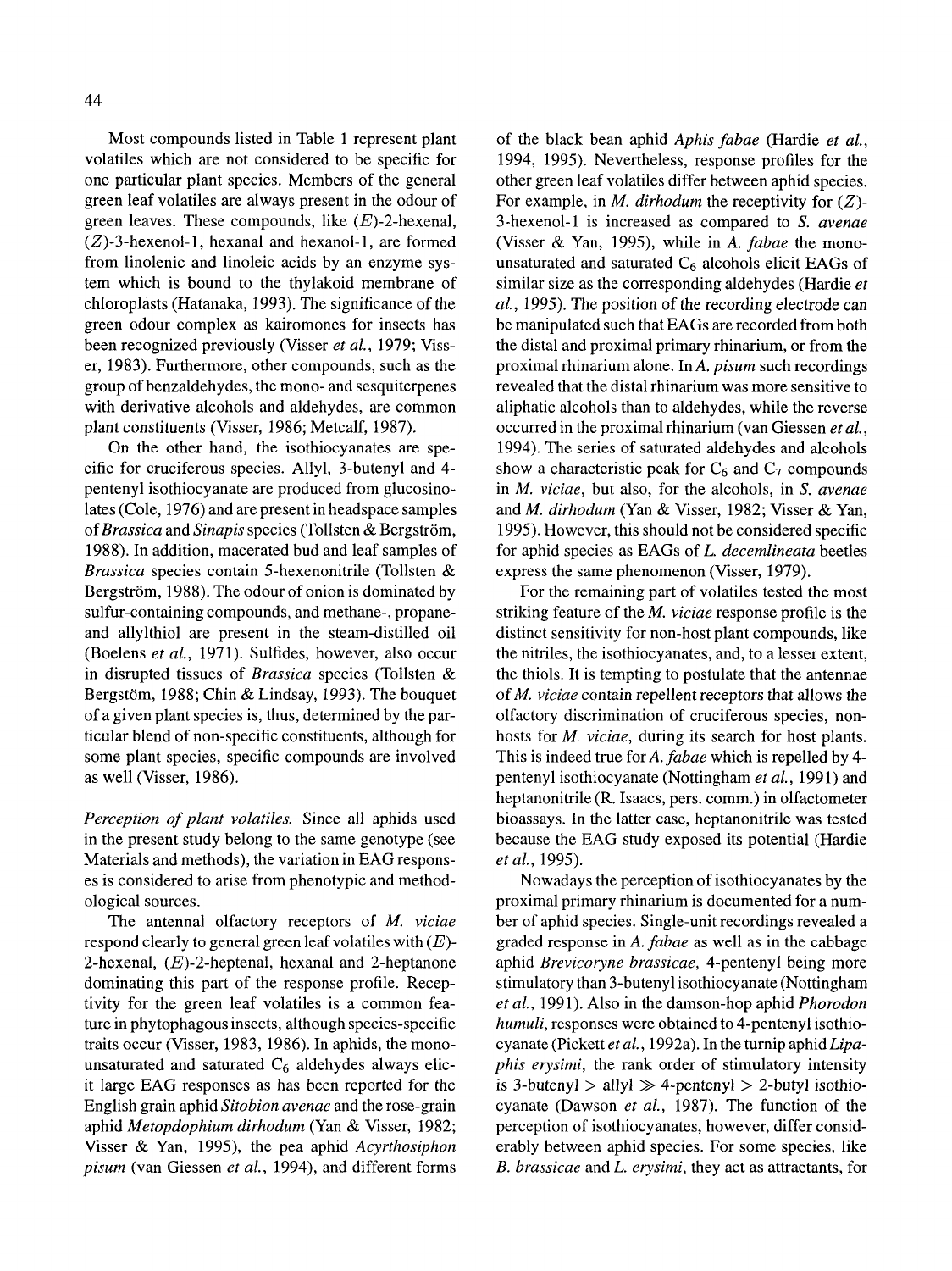others, like *A. fabae* and *P humuli,* they are repellent (Nottingham *et al.,* 1991; Pickett *et al.,* 1992a), but, in both ways, they assist the olfactory discrimination between host and non-host plant species. It is noteworthy that the action of isothiocyanates is not restricted to host-plant selection but that they also substantially increase the alarm response to  $(E)$ - $\beta$ -farnesene in L. *erysimi* (Dawson *et aL,* 1987).

Bromley & Anderson (1982) suggested in their early study on the responses of primary rhinaria in the lettuce aphid *Nasonovia ribisnigri* that these sensilla may be more important in detecting terpenes. The interpretation of their data, however, is difficult as multi-spike recordings were classified only in terms of excitation, inhibition and no-effect. Moreover, most of the recordings were obtained at relatively high concentrations. The suggestion that the rhinaria are tuned to terpenes is not supported by their data at low doses, since, in the proximal primary rhinarium,  $(E)$ -2-hexenal still elicits responses while terpenes are below the response threshold. The proximal primary rhinarium of *P. humuli* contains separate receptors for (E)-2-hexenal and  $\beta$ -caryophyllene. In an olfactometer bioassay, the mixture of these two components in the natural ratio is more attractive than  $(E)$ -2-hexenal alone (Campbell *et al.,* 1993). In *M. viciae,* several terpenes and derivatives produce distinct EAG peaks, namely,  $(-)$ - $(1S)$ - $\beta$ -pinene,  $\alpha$ -terpineol, linalool, citronellal,  $(+)$ - $(S)$ carvone and  $(-)$ - $(R)$ -carvone. The last compound even elicits larger EAGs than  $(E)$ -2-hexenal. Large numbers of the willow-carrot aphid *Cavariella aegopodii*  were collected in yellow water traps baited with carvone (Chapman *et al.,* 1981). Again, the interaction with other plant volatiles turned out to be important as linalool reduced trap catches. The bird-cherry-oat aphid *Rhopalosiphum padi* is attracted to benzaldehyde, a compound expected to be present in the odour of its winter host *Prunus padus* (Pettersson, 1970. In M. *viciae,* benzaldehyde derivatives elicit EAG responses which can be ranked for structure-activity relationship, 4-methoxybenzaldehyde being as effective as the standard  $(E)$ -2-hexenal.

Considering the response profile of *M. viciae* to the large array of plant volatiles tested and the foregoing literature, it is concluded that the population of antennal olfactory receptors in this species is tuned for the perception of general as well as more-specific plant odour components. This perceptual ability is expected to assist *M. viciae* to discriminate the positive signals associated with its host plant species as well as the negative signals present in the odour blends of non-host plants. One should realize, however, that such olfactory discrimination may not be the mere evaluation of just a few positive and negative signals but probably involves the interaction of volatiles making up complicated odour blends. The further study of odour perception, both at the sensory and behavioural level, may expose the intriguing possibilities of plant odour manipulation to be applied in the control of insect pest populations, as suggested by several authors (Chapman *et al.,* 1981; Thiery & Visser, 1986; Metcalf, 1987; Nottingham *et al.,* 1991; Pickett *et al.,* 1992a, 1992b).

# **Acknowledgements**

We thank the Rothamsted Experimental Station UK for supplying 3-butenyl and 4-pentenyl isothiocyanates.

#### **References**

- Boelens, M., P. J. de Valois, H. J. Wobben & A. van der Gen, 1971. Volatile flavor compounds from onion. Journal of Agricultural and Food Chemistry 19: 984-991.
- Boeckh, J., K. E. Kaissling & D. Schneider, 1965. Insect olfactory receptors. Cold Spring Harbor Symposia on Quantitative Biology 30: 263-280.
- Bromley, A. K. & M. Anderson, 1982. An electrophysiological study of olfaction in the aphid *Nasonovia ribis-nigri.* Entomologia Experimentalis et Applicata 32:101-110.
- Bromley, A. K., J. A. Dunn & M. Anderson, 1979. Ultrastructure of the antennal sensilla of aphids. I. Coeloconic and placoid sensilla. Cell and Tissue Research 203: 427-442.
- Campbell, C. A. M., J. Pettersson, J. A. Pickett, L. J. Wadhams & C. M. Woodcock, 1993. Spring migration of damson-hop aphid, *Phorodon humuli* (Homoptera, Aphididae), and summer host plant-derived semiochemicals released on feeding. Joumal of Chemical Ecology 19: 1569-1576.
- Chapman, R. E, E. A. Bernays & S. J. Simpson, 1981. Attraction and repulsion of the aphid, *Cavariella aegopodii,* by plant odors. Journal of Chemical Ecology 7: 881-888.
- Chin, H.-W. & R. C. Lindsay, 1993. Volatile sulfur compounds formed in disrupted tissues of different cabbage cultivars. Journal of Food Science 58: 835-841.
- Cole, R. A., 1976. Isothiocyanates, nitriles and thiocyanates as products of autolysis of glucosinolates in Cruciferae. Phytochemistry 15: 759-762.
- Dawson, G. W., D. C. Griffiths, J. A. Pickett, L. J. Wadhams & C. M. Woodcock, 1987. Plant-derived synergists of alarm pheromone from turnip aphid, *Lipaphis (Hyadaphis) erysimi* (Homoptera, Aphididae). Journal of Chemical Ecology 13: 1663-1671.
- Giessen, W. A. van, H. W. Fescemyer, P. M. Burrows, J. K. Peterson & O. W. Barnett, 1994. Quantification of electroantennogram responses of the primary rhinaria of *Acyrthosiphon pisum* (Harris) to *C4-C6* primary alcohols and aldehydes. Journal of Chemical Ecology 20: 909-927.